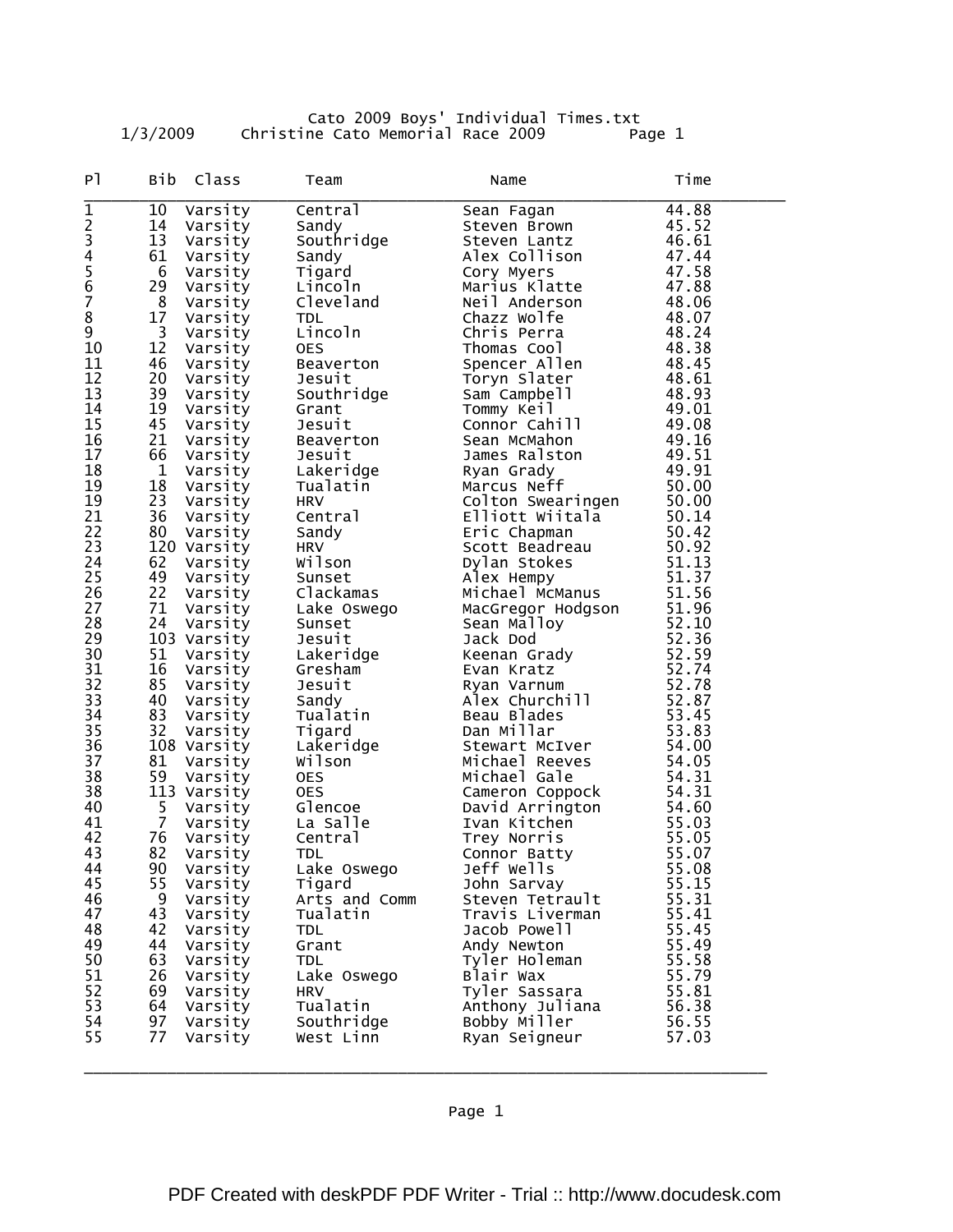Cato 2009 Boys' Individual Times.txt

Ski Club Software from www.SplitSecond.com 1/3/2009 3:25:05 PM ~~~~~~~~~~~~~~~~~~~~~~~~~~~~~~~~~~~~ NEW PAGE ~~~~~~~~~~~~~~~~~~~~~~~~~~~~~~~~~~~

1/3/2009 Christine Cato Memorial Race 2009 Page 2

| P1  | Bib            | Class       | Team                    | Name                         | Time       |
|-----|----------------|-------------|-------------------------|------------------------------|------------|
| 56  |                | 107 Varsity | Lake Oswego             | Chase Fuller                 | 57.49      |
| 57  | 89             | Varsity     | Sunset                  | Eric Howell                  | 57.82      |
| 58  |                | 106 Varsity | Sunset                  | Grant Howell                 | 58.50      |
| 59  |                | 79 Varsity  | Southridge              | Scott Vandervoort            | 59.00      |
| 60  |                | 105 Varsity | <b>HRV</b>              | Matt Robertson               | 1:00.19    |
| 61  | 72             | Varsity     | Lakeridge               | Spencer Griffith             | 1:01.18    |
| 62  | 70             | Varsity     | Sunset                  | Brett Field                  | 1:01.60    |
| 63  | 84             | Varsity     | Grant                   | Eric Callahan                | 1:02.00    |
| 63  |                | 116 Varsity | Tualatin                | Christian Bennet             | 1:02.00    |
| 65  | $\overline{c}$ | Varsity     | International           | Cameron Milligan             | 1:02.06    |
| 66  | 56             | Varsity     | Cleveland               | Tyler Heilman                | 1:02.20    |
| 67  | 48             | Varsity     | <b>HRV</b>              | Sam Mears                    | 1:02.98    |
| 68  |                | 100 Varsity | <b>TDL</b>              | Jonah Powell                 | 1:04.15    |
| 69  |                | 114 Varsity | Southridge              | Dallin McLaughlin            | 1:04.73    |
| 70  | 38             | Varsity     | <b>OES</b>              | Lito Nicoli                  | 1:05.18    |
| 71  | 58             | Varsity     | West Linn               | Alex Otey                    | 1:05.19    |
| 72  |                | 119 Varsity | Lake Oswego             | zack Chestler                | 1:06.36    |
| 73  | 98             | Varsity     | Sandy                   | James O'Connor               | 1:06.96    |
| 74  | 78             | Varsity     | <b>OES</b>              | Stephen London               | 1:07.44    |
| 75  | 73             | Varsity     | Lincoln                 | Winfield Jackson             | 1:07.64    |
| 76  | 47             | Varsity     | Clackamas               | Jackson Davis                | 1:07.93    |
| 77  |                | 111 Varsity | Tigard                  | Charlie Just                 | 1:07.94    |
| 78  | 99             | Varsity     | wilson                  | Cole Moore                   | 1:08.21    |
| 79  | 74             | Varsity     | Glencoe                 | Tyler Anderson               | 1:08.26    |
| 80  | 35             | Varsity     | Arts and Comm           | Dominic Paul                 | 1:08.31    |
| 81  |                | 101 Varsity | Tualatin                | Jake Chrisman                | 1:10.08    |
| 82  | 68             | Varsity     | Clackamas               | Conner Kampmann              | 1:11.52    |
| 83  | 30             | Varsity     | Aloha                   | Eric Pinnock                 | 1:12.86    |
| 84  | 94             | Varsity     | Tigard                  | Ross Killion                 | 1:13.20    |
| 85  | 87             | Varsity     | Clackamas               | Jake Gilbertson              | 1:13.65    |
| 86  | 41             | Varsity     | Wilson                  | Kyle Dolinar                 | 1:13.91    |
| 87  | 75             | Varsity     | Tigard                  | Jeremy Sarvay                | 1:14.75    |
| 88  | 27             | Varsity     | Lakeridge               | Jason Middleton              | 1:15.29    |
| 89  | 31             | Varsity     | Glencoe                 | Momtchil Tritchcov           | 1:16.08    |
| 90  | 54             | Varsity     | Glencoe                 | Andrew Bosak                 | 1:20.99    |
| 90  | 91             | Varsity     | Lakeridge               | Jeffrey Carlson              | 1:20.99    |
| 92  |                | 112 Varsity | West Linn               | Ryan Walch                   | 1:22.20    |
| 93  | 28             | Varsity     | International           | Erik Thornbeck               | 1:22.43    |
| 94  |                | 102 Varsity | Grant                   | Michael Keil                 | 1:24.90    |
| 95  |                | 110 Varsity | Glencoe                 | Thurman Miller               | 1:27.52    |
| 96  |                | 118 Varsity | Sunset                  | Nick Oderman                 | 1:29.25    |
| 97  | 52             | Varsity     | Lincoln                 | Chris DeLacy                 | 1:32.74    |
| 98  | 53             | Varsity     | Aloha                   | Mark Krautscheid             | 1:42.78    |
| 99  | 96             | Varsity     | <b>OES</b>              | Paul Locker                  | 1:53.15    |
| 100 | 33             | Varsity     | La Salle                | Lucas Bengston               | 1:55.20    |
|     | 11             | Varsity     | West Linn               | Alec Ramsey                  | <b>DNS</b> |
|     | 25             | Varsity     | Barlow                  | Kyle Bushue                  | <b>DNS</b> |
|     | 37             |             | West Linn               | Sean Campbell                | <b>DNS</b> |
|     | 67             | Varsity     | Beaverton               |                              | <b>DNS</b> |
|     | 86             | Varsity     |                         | Kenny Money<br>Orion Asker   | <b>DNS</b> |
|     | 88             | Varsity     | Beaverton<br><b>HRV</b> | Taylor Bentz                 | <b>DNS</b> |
|     | 92             | Varsity     |                         | Zac Hummel                   |            |
|     | 93             | Varsity     | Lincoln                 | Chandler Miller              | <b>DNS</b> |
|     |                | Varsity     | Glencoe                 |                              | <b>DNS</b> |
|     | 95             | Varsity     | West Linn<br>Beaverton  | Shelby Miller<br>Navid Panah | <b>DNS</b> |
|     |                | 104 Varsity |                         |                              | <b>DNS</b> |
|     |                | 109 Varsity | Lincoln                 | Jake Marcy                   | <b>DNS</b> |

Page 2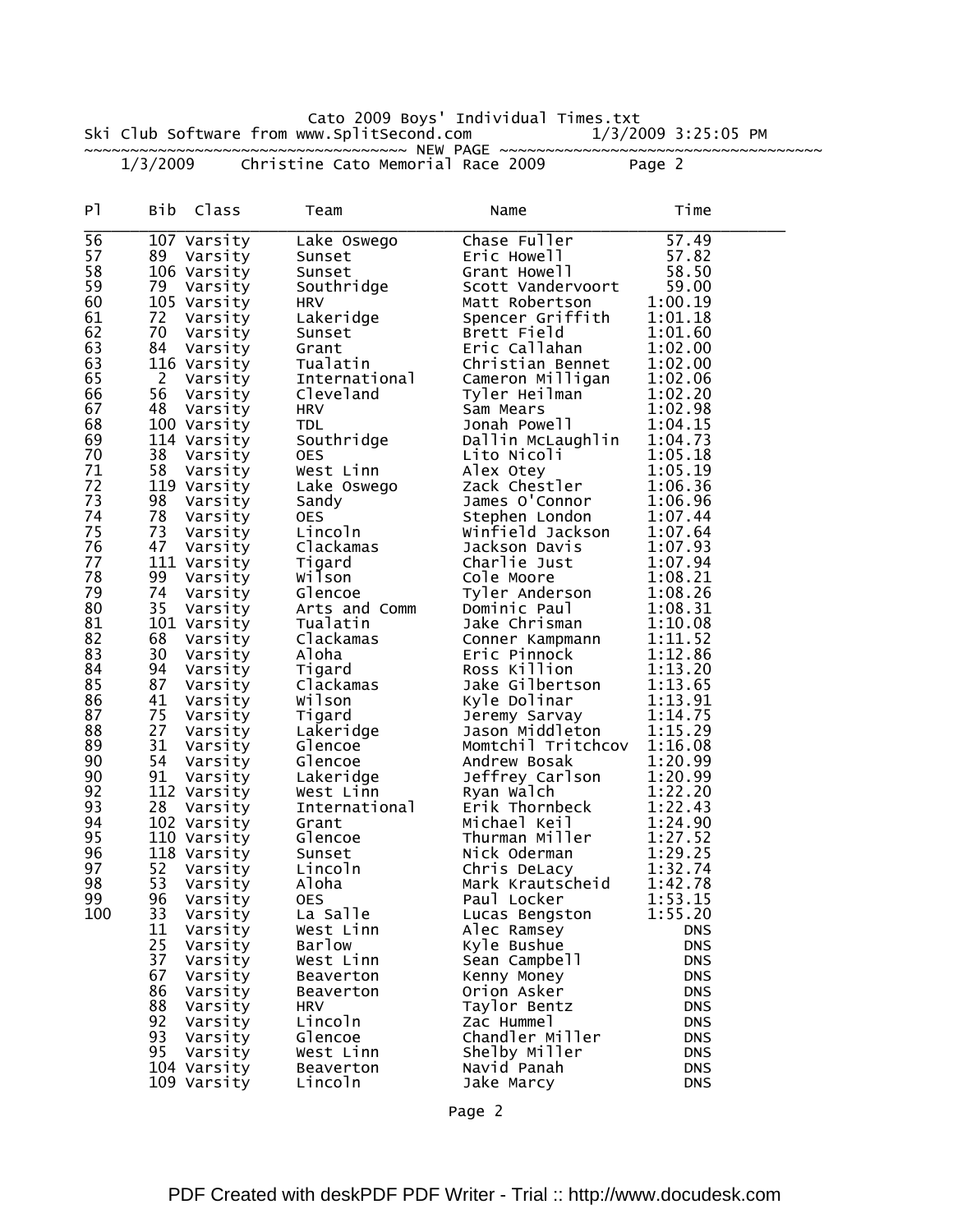## Cato 2009 Boys' Individual Times.txt

|                |    |             | Ski Club Software from www.SplitSecond.com |                    |        | 1/3/2009 3:25:06 PM |  |
|----------------|----|-------------|--------------------------------------------|--------------------|--------|---------------------|--|
|                |    |             | 1/3/2009 Christine Cato Memorial Race 2009 |                    | Page 3 |                     |  |
| P <sub>1</sub> |    | Bib Class   | Team                                       | Name               |        | Time                |  |
|                | 50 | Varsity     | Lake Oswego                                | Stephan Sohlstrom  |        | <b>DNF</b>          |  |
|                | 4  | Varsity     | Aloha                                      | Sean McDonald      |        | <b>DSQ</b>          |  |
|                | 15 | Varsity     | wilson                                     | Evan LeCoq         |        | <b>DSQ</b>          |  |
|                | 34 | Varsity     | Cleveland                                  | Sutton Raphael     |        | <b>DSQ</b>          |  |
|                | 57 | Varsity     | Central                                    | Russell Gilbertson |        | <b>DSQ</b>          |  |
|                | 60 | Varsity     | Southridge                                 | David Sampson      |        | <b>DSQ</b>          |  |
|                | 65 | Varsity     | Grant                                      | Max Conlon         |        | <b>DSQ</b>          |  |
|                |    | 117 Varsity | Jesuit                                     | Ryan Sullivan      |        | <b>DSQ</b>          |  |

\_\_\_\_\_\_\_\_\_\_\_\_\_\_\_\_\_\_\_\_\_\_\_\_\_\_\_\_\_\_\_\_\_\_\_\_\_\_\_\_\_\_\_\_\_\_\_\_\_\_\_\_\_\_\_\_\_\_\_\_\_\_\_\_\_\_\_\_\_\_\_\_\_\_

Page 3